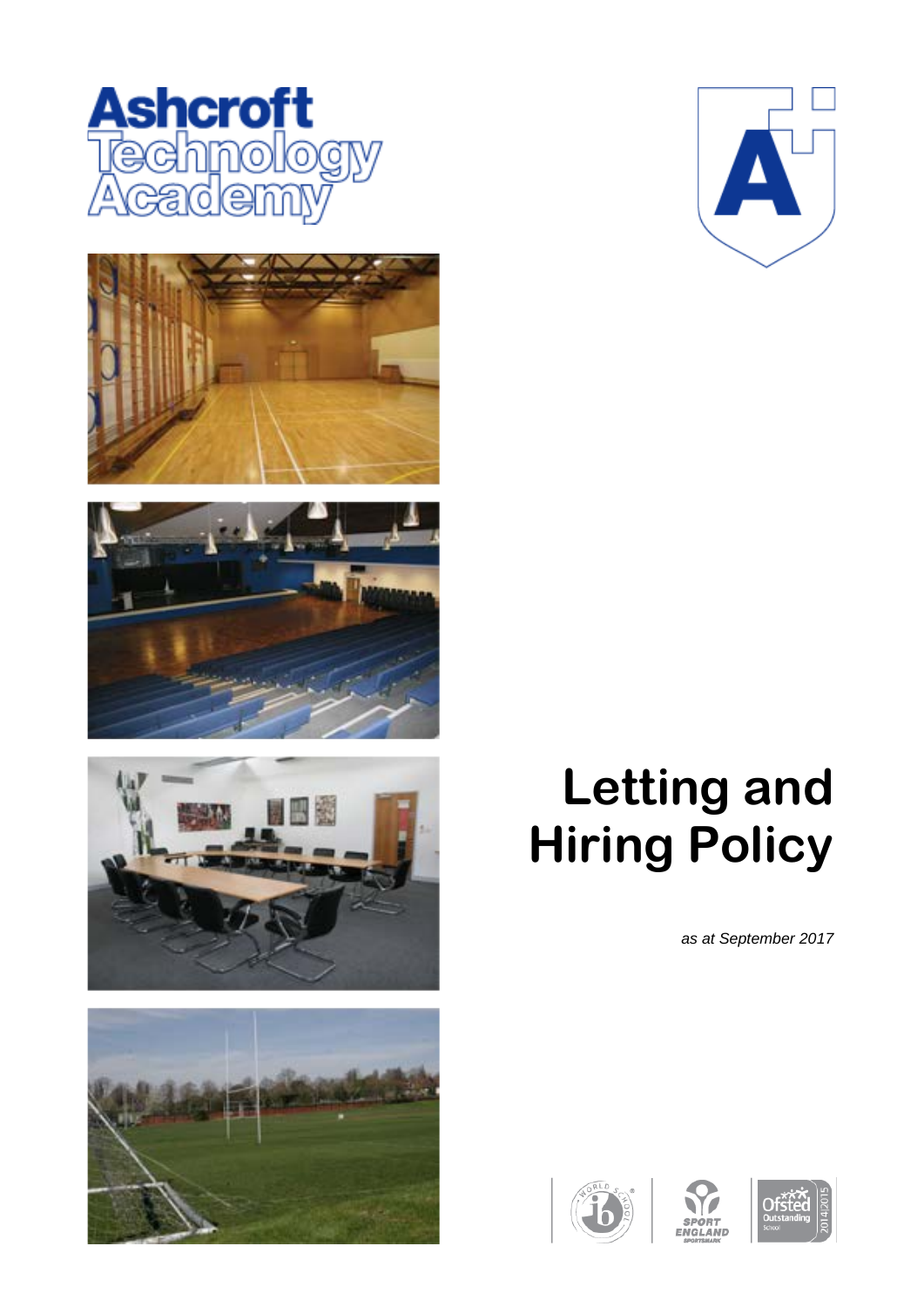## **Arrangements for the Letting/Hiring of Facilities at Ashcroft Technology Academy**

In order to maximise the use of its facilities and resources, and to broaden its community involvement, Ashcroft Technology Academy has an established programme of letting of its accommodation for the benefit of the wider community.

Such provision is operated through the trading subsidiary to the main Academy Trust, **Prospect Educational & Public Services Ltd.**

Potential hirers are directed to meet with the Academy Building Services Manager in order to view the facilities, to discuss requirements and to be made aware of any limitations and conditions that would apply. Such arrangements extend to the use of Openview Sports Ground, the Academy gymnasia, the Academy main Hall, conference and Classrooms.

Those wishing to hire will be issued with the *Conditions of Letting* documentation and an *Application for Hire of Premises* form. They will also be advised of the *Hire Charges* appropriate for their needs. *(Also available online)*

The application will be returned to the Academy's Building Services Manager,where it is countersigned if approved and then finally authorised by the Director of Resources.

Usage and payment terms are contained within the documentation.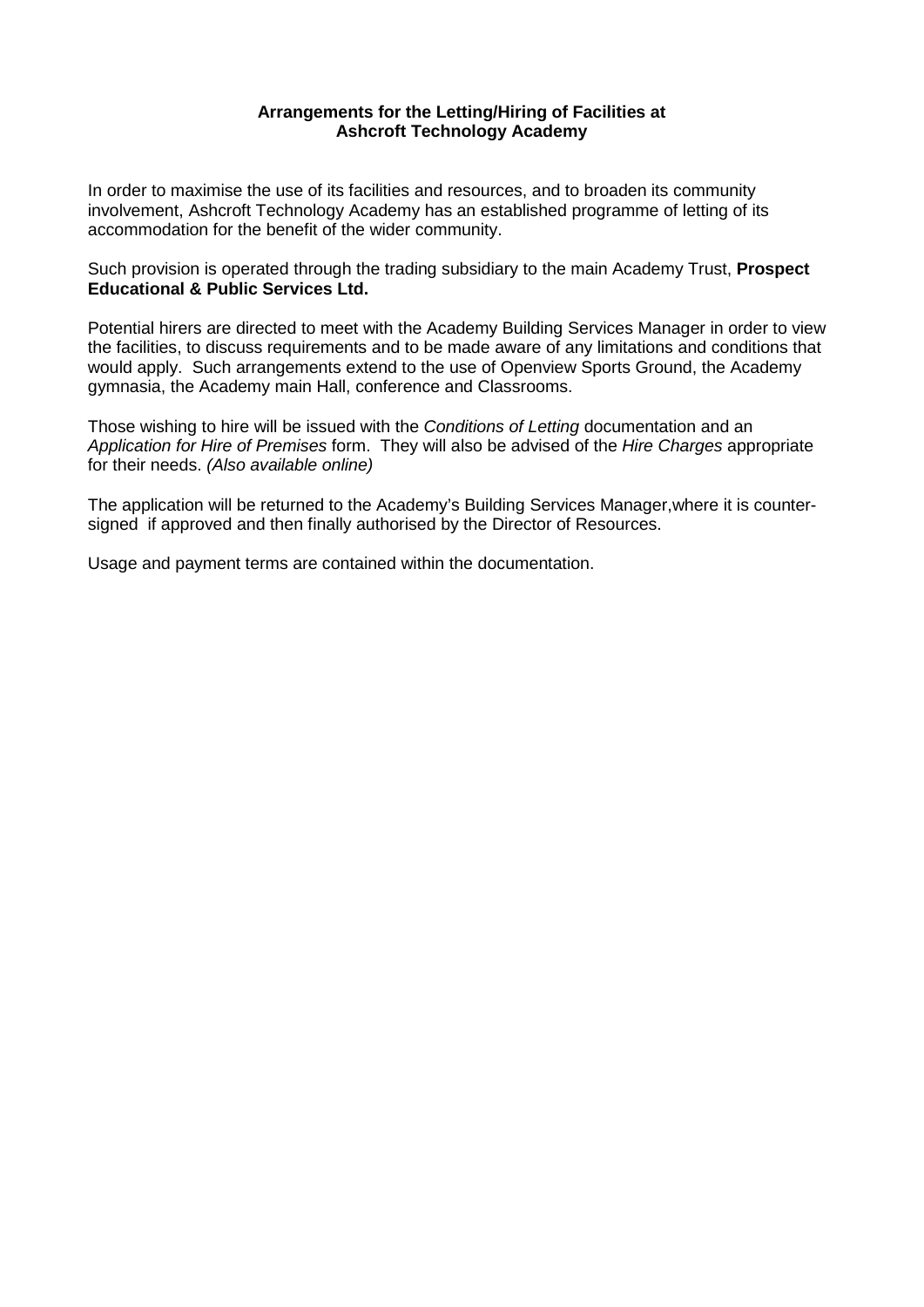## **ASHCROFT TECHNOLOGY ACADEMY CONDITIONS OF LETTING (Ashcroft Technology Academy is run by Prospect Education (Technology) Trust Limited**

- 1. Ashcroft Technology Academy is a non-smoking site both at West Hill and at the Openview Sports Ground. Hirers are asked to inform their users that smoking is prohibited on the premises and in the grounds. If this requirement is not met, then future hiring is likely to be discontinued.
- 2. The lettings programme at Ashcroft Technology Academy is organised through the Trust's subsidiary trading company, **Prospect Educational and Public Services Ltd**.
- 3. The hire of premises must be restricted to the use and accommodation specified on the letting confirmation.
- 4. The wearing of footwear likely to cause damage to floors is forbidden. Persons found wearing such footwear will not be permitted to enter the premises. The use of black-soled shoes is not permitted in the gymnasia.
- 5. Representatives of the Academy shall, at all times, have free access to the premises for the purpose of inspection.
- 6. Hirers should familiarise themselves with the safety arrangements in the event of fire and will receive instruction from the Building Services team on:<br>i. the fire alarm:
	- i. the fire alarm;<br>ii. the nearest fire
	- ii. the nearest fire call point and fire fighting equipment;<br>iii. the evacuation procedure.
	- the evacuation procedure.
- 7. The Trust reserves the right to cancel any letting with at least 24 hours' notice, where required to do so for operational reasons.
- 8. The hirer shall be required to pay for any breakages, losses or damage to property arising out of the letting. This will usually be recovered from the deposit payment.
- 9. The Trust shall not be responsible for the loss or damage to any property whatsoever or death or injury to any person whatsoever beyond the cover of its own insurances (see note 16). Hirers may wish to provide their own insurance against their liability towards the public and their own employees in this respect.
- 10. The sub-letting of any premises by an authorised hirer is prohibited.
- 11. Licences are generally required for:
	- a. Performing plays
	- b. "Public dancing, music or other public entertainment of a like kind" under the Local Government (Miscellaneous Provisions) Act 1982
	- c. Games of bingo.

Hirers must ascertain from the appropriate authority whether or not a licence is required for these uses, or for any other use to which premises are to be put and, if so, to obtain and ensure full compliance with the necessary licence if the premises are not already licensed.

12. Alcohol shall not be sold or supplied on educational premises without the express consent of the Trust and the obtaining by the hirer of an occasional licence.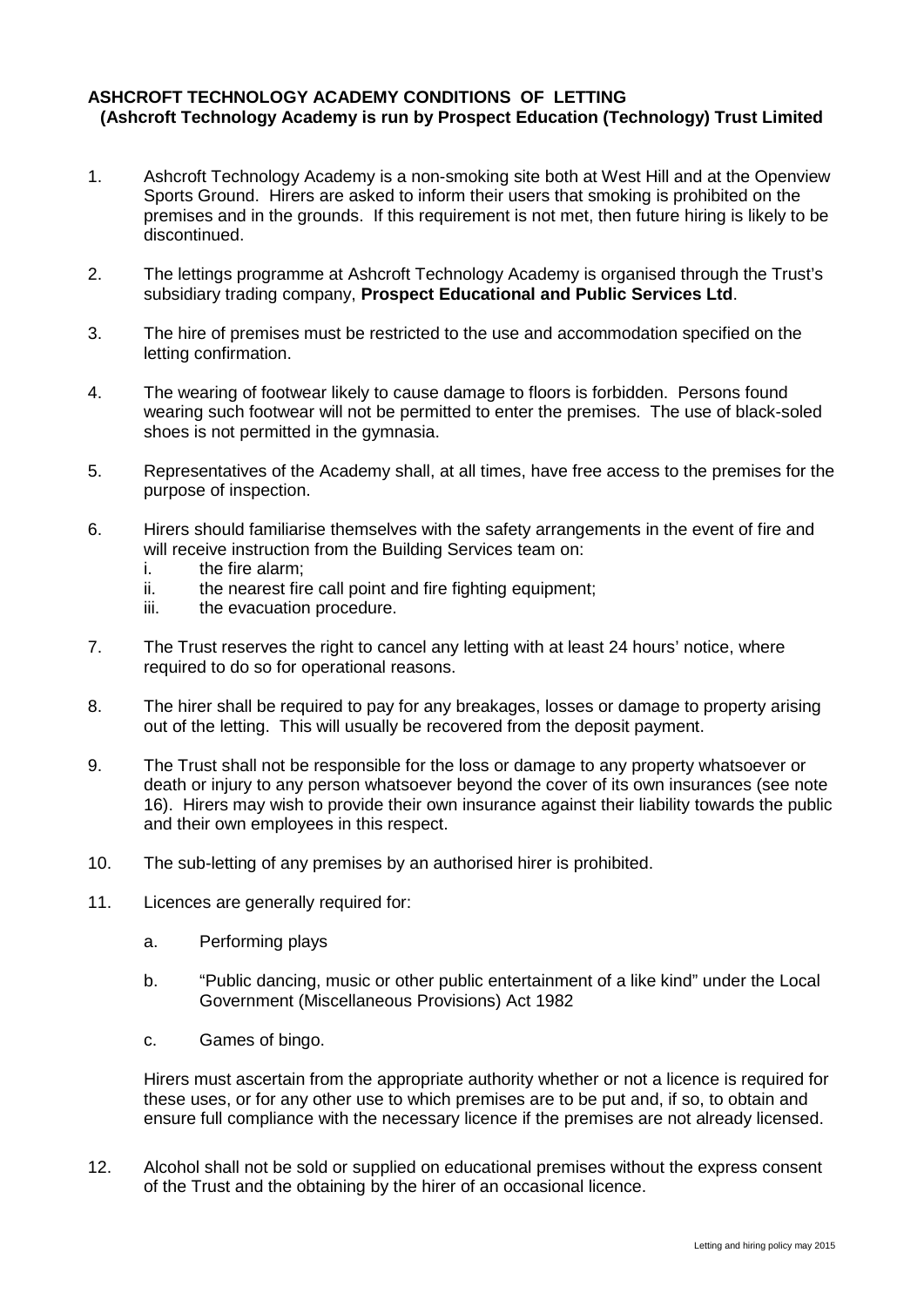- 13. Where premises are not licensed under the Cinematography Acts, no inflammable films or materials of an inflammable nature shall be used.
- 14. The occupier agrees to accept full responsibility for and to indemnify the Board of Trustees from and against all damages, costs, expenses, claims and demands on account of any infringement of copyright in respect of the performance of a musical or other work.
- 15. Hirers should present themselves to a member of the Building Services team on arrival and will be issued with a walkie-talkie for communication purposes in case of need of assistance. This is required to be returned to Building Services on leaving the premises.

#### 16. Loss and Liability for Damage

#### a. **Loss**

The Trust accepts no responsibility or liability whatsoever for the loss of or damage to the property of the occupier or of any other persons using the accommodation. This includes the use of the parking area.

#### b. **Occupiers liability for Damage**

The occupier is prohibited from doing or permitting anything that is likely to disfigure walls or buildings and is responsible for the preservation order during occupation.

#### c. **Indemnity**

To the extent permitted by the UNFAIR CONTRACT TERMS ACT 1977, the occupier shall save the trustees harmless\* and keep them indemnified from and against all actions, claims, demands, costs, losses and expenses which may be brought or made against it or sustained or incurred by it howsoever arising directly or indirectly out or in connection with the permissions to use the accommodation in respect of any of the following matters:

- i. Death of or personal injury to any person
- ii. Loss of or damage to any property of the Trust
- iii. Loss of or damage to any property belonging to the occupier
- iv. Loss or damage to any property belonging to any person other than the occupier or the Trust
- v. Any loss or injury which may be incurred or suffered by the occupier or by the Trust or by any other person and shall not make any claim against the Trust in respect of any said matters.

The foregoing undertaking shall extend to and include all and everyone of the Trust's employees or agents whether now or hereafter in the Trust's employ. For this purpose the occupier shall be deemed to acknowledge that in respect of this condition the Trust is acting on its behalf and as agent for its employees and agents as aforesaid provided that in respect of any claims or proceedings against such employees or agents this condition shall apply only to acts done or omitted to be done by them whilst acting within the scope of their employment by the Trust.

The term 'save harmless' is used to relieve the Board of Trustees from liability in respect of any claim the person giving the indemnity may himself have against the Board of Trustees as a result of or in connection with granting of the facilities.

17. The charge for accommodation includes the use of furniture only within the room. In the event of the hirer requiring additional furniture or equipment, a separate charge will be made according to circumstances. A deposit premium may be charged when using additional furniture.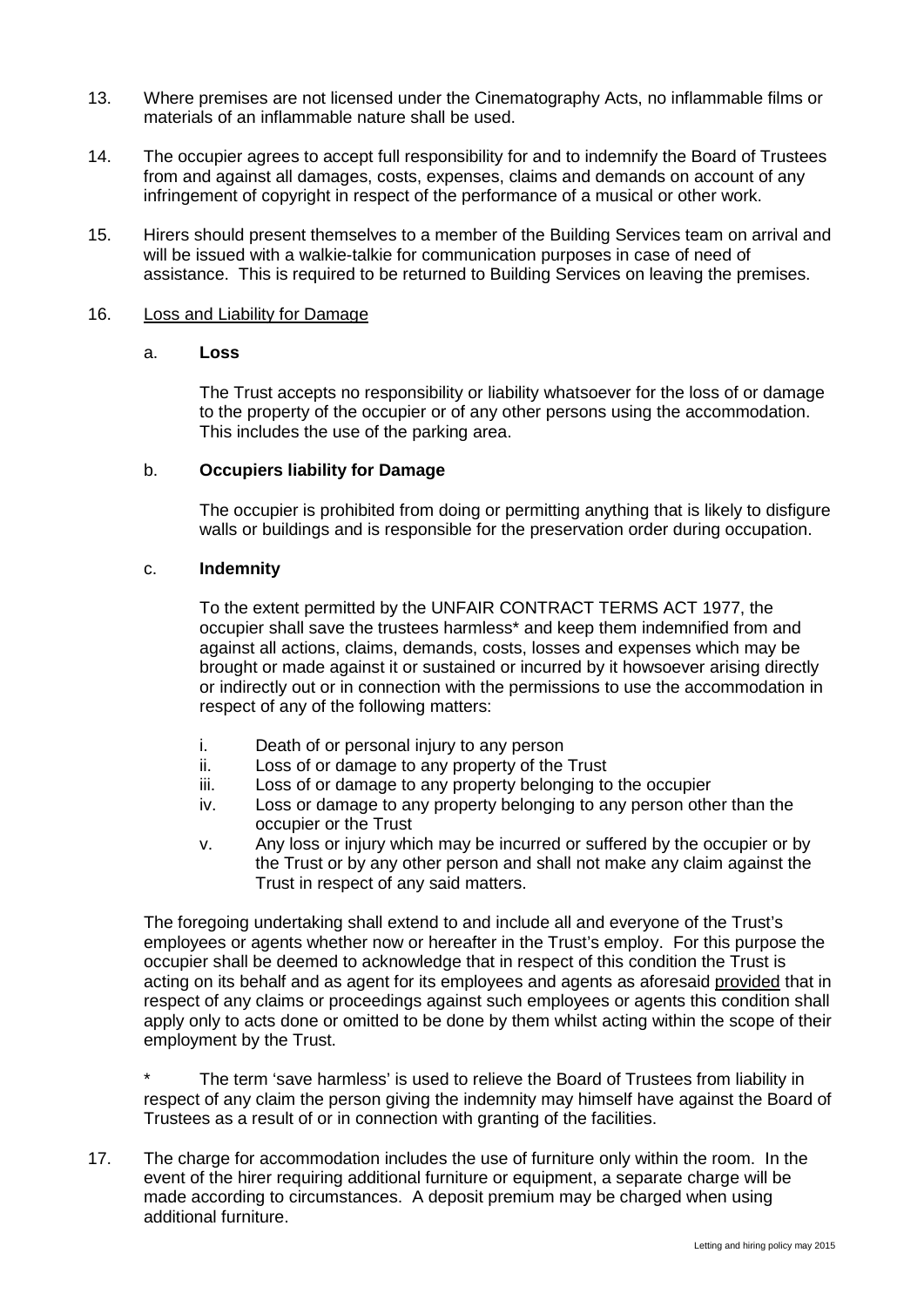- 18. The hirer shall proceed to remove all chairs or other furniture, decorations and any other materials introduced into the premises, within a reasonable time after the period of hire agreed in advance of the hire. The time necessary for setting up of equipment/furniture and its subsequent removal must be built into the hire period and is therefore chargeable.
- 19. Special preparations, such as those required for the purpose of dancing, must not be applied to the floors without specific approval.
- 20. Stage lighting, audio and visual equipment:

The lighting and audio visual equipment located within the Academy auditorium may be operated only by competent persons approved by the Academy. The Academy may provide technical support for audio equipment though arrangement would have to be made through the Building Services Manager and an appropriate charge will be levied.

- 21. The application of hire of premises must be returned at least 10 days prior to the first date required and full payment must be received by the Academy at least 7 days in advance. Confirmation of receipt of due payments will be made by the Academy upon request.
- 22. Notification of cancellation for any reason must be received at least 24 hours in advance for weekday and 48 hours for weekend hiring. Failure to do so will result in the loss of payments made for that hire. Cancellation through inclement weather or by decision of the groundsman may result through a shorter timescale.
- 23. Full cancellation of a regular hiring must be supplied in writing at least 14 days prior to the cancellation taking effect. Any cancelled arrangement failing to provide this notice will still be charged for standard hirings that fall due during such a period of notice. A regular hiring is deemed to be one that has been established to operate on a weekly or fortnightly basis and for which monthly/termly invoicing is in place.
- 23. All hire requirements must be progressed through the Building Services Manager unless for the purpose of renewal on existing terms.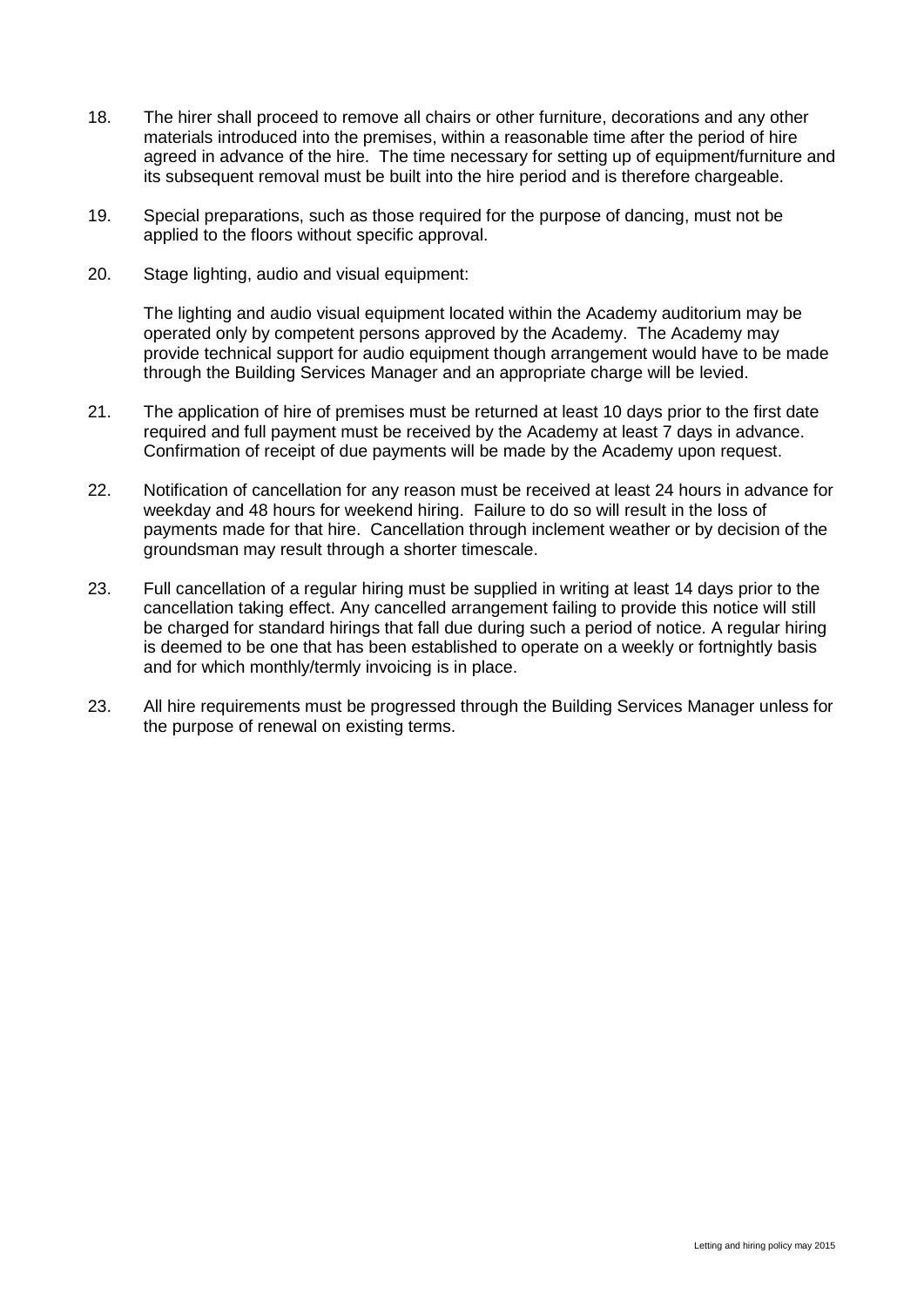



# **Application for Hire of Premises**

Before completing this form, the applicant should read the conditions governing the letting of premises in our Letting and Hiring Policy.

| Name and address of hirer:                                                                                                                                                                                                                                                                |                                                              |                                                |                                                                              |
|-------------------------------------------------------------------------------------------------------------------------------------------------------------------------------------------------------------------------------------------------------------------------------------------|--------------------------------------------------------------|------------------------------------------------|------------------------------------------------------------------------------|
|                                                                                                                                                                                                                                                                                           |                                                              |                                                | Postcode                                                                     |
| Daytime telephone number:                                                                                                                                                                                                                                                                 |                                                              |                                                |                                                                              |
| Time required<br>Dates required                                                                                                                                                                                                                                                           |                                                              | From                                           | To                                                                           |
| Purpose for which required:                                                                                                                                                                                                                                                               |                                                              |                                                |                                                                              |
| The use of the following facilities are required (please tick appropriate box(es):<br>Classroom $\Box$<br>Auditorium $\Box$<br>$Gym$ $\Box$<br>Drama Studio<br>Sixth Form Common Room<br>$\mathbf{1}$<br>Please note that the Academy does not make its school grounds available for hire |                                                              | Openview Sports Ground I<br>Dining Area $\Box$ | Conference Room $\Box$<br>Classroom $\Box$                                   |
| Other items/areas (please specify) $\Box$                                                                                                                                                                                                                                                 |                                                              |                                                |                                                                              |
| Status of Hirer (please tick appropriate box)                                                                                                                                                                                                                                             | School $\Box$<br>Local Business [<br>Registered Youth Club □ |                                                | Local Authority $\Box$<br>Affiliated Sports Team<br>Voluntary Organisation [ |
| Qualifications of Hirer (if applicable)                                                                                                                                                                                                                                                   |                                                              |                                                |                                                                              |
| Approximate number of people involved:                                                                                                                                                                                                                                                    |                                                              |                                                |                                                                              |
| Will the function include public<br>entertainment:                                                                                                                                                                                                                                        | Yes<br>$\mathbf{L}$                                          | $No \Box$                                      |                                                                              |
| Will a charge be made for admission:                                                                                                                                                                                                                                                      | Yes                                                          | No                                             |                                                                              |
| If yes, to what purpose will the proceeds be<br>put :                                                                                                                                                                                                                                     |                                                              |                                                |                                                                              |
| Have you applied previously for a letting:                                                                                                                                                                                                                                                | Yes<br>$\mathbf{L}$                                          | $No$ $\Box$                                    |                                                                              |
| If yes, is this a renewal of a regular<br>application of Academy premises :                                                                                                                                                                                                               | Yes<br>$\perp$                                               | No                                             |                                                                              |
| Is it intended to serve alcohol:                                                                                                                                                                                                                                                          | Yes<br>$\mathbf{L}$                                          | $No \ \Box$                                    |                                                                              |
| Have you appropriate insurance<br>arrangements in place:                                                                                                                                                                                                                                  | Yes<br>$\perp$                                               | $No$ $\Box$                                    |                                                                              |
| Insurance details:                                                                                                                                                                                                                                                                        |                                                              |                                                |                                                                              |